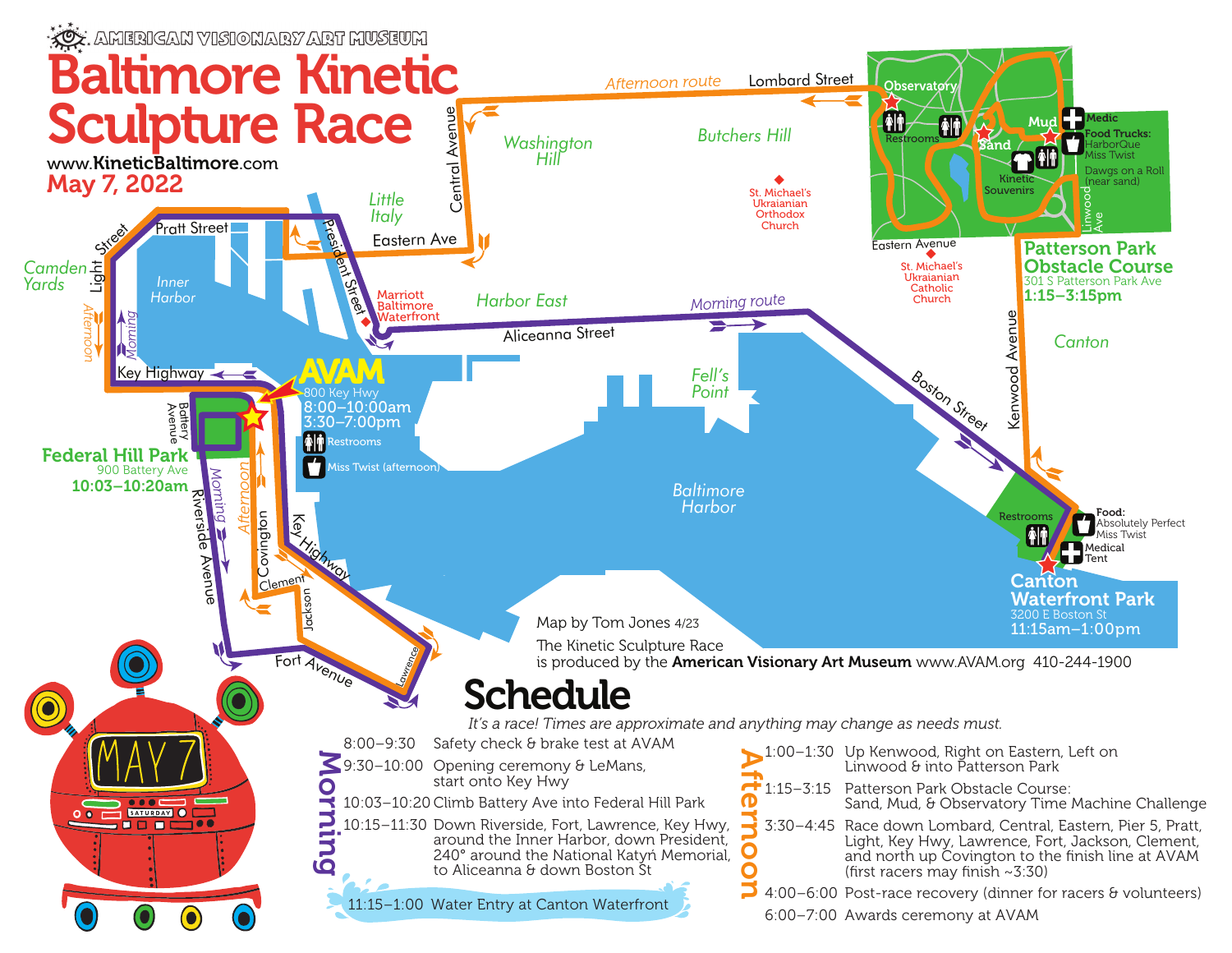#### AVAM's Baltimore Kinetic Sculpture Race Spectator's Guide Saturday 7 May 2022

#### Race Day

As with any human-powered dash for glory, times overlap and are approximate! The race does not stop for rain, heat, cold, benign time-travelers, or other sub-calamitous conditions.

8:00–9:30 Pre-Race Panic: You can see sculptures in unsullied glory, but don't disturb the Kinetinauts—they're busy! See "Getting to AVAM".

9:30–9:59 Opening Ceremony: Kinetic oratory, dancing and singing, reigniting the eternal kinetic flame, and Sister Euphonia O'Blivion blesses "de feet" of Kinetinauts on the steps of the AVAM plaza.

10:00 Le Mans Launchgong at AVAM. Sister O'Blivion sounds the gong to initiate the Le Mans start as pilots and pit crew scamper down the steep grass of Federal Hill to their vehicles parked along Covington Street. They ride off down Francis Scott Key Highway with a police escort.

10:02–10:20 Federal Hill Park: Battery Avenue is *very* steep climbing Federal Hill. Anyone can make a sculpture; this is when you realize the human-powered part is hard. Some sculptures break down before they get this far (seriously). After a loop through the park against the city skyline, sculptures complete the southern loop and return along Key Highway a few minutes later.

Running Late? From I-95 take exit 55 onto Key Highway north to see sculptures on Fort, Lawrence, or Key.

10:15–11:30 Through the Inner Harbor, Harbor East & Fell's Point: The sculptures pass landmarks in the Inner Harbor and Harbor East, including circling most of the way around the [National Katyń Memorial.](http://www.katynbaltimore.org/)

Tip: Park two hours for free in Whole Foods' relocated garage on Eden Street if you get lunch there.

11:15-1:00 Canton Waterfront: Sculptures go down the ramp into the harbor. Watch unseaworthy sculptures sink. This is the most popular spectator site, and finding street parking gets more challenging every year. Get food from **[Absolutely Perfect Catering](http://www.absolutelyperfectcatering.com/) and [Miss Twist](https://www.facebook.com/pages/Miss-Twist-Ice-Cream/120395381313862).** 

1:00-1:30 Up the Hill into Patterson Park: Rested racers ride rapidly.

1:15–3:00 Patterson Park Sand & Mud & Observatory Challenge: The mud is on a slight incline—easier for spectators, harder for racers. There's street parking around the park perimeter. Near the mud are food trucks from [HarborQue](https://www.facebook.com/harborquebaltimore/), and [Miss Twist](https://www.facebook.com/pages/Miss-Twist-Ice-Cream/120395381313862) at the mud and from distinctive Dawgs on a Roll at the sand. Witness the Time Machine challenge atop the hill at the Observatory.

3:30–4:45 Back to AVAM for the Finish: Lombard Street is steep downhill so sculptures fly through Butcher's Hill, Washington Hill, and Little Italy back to the Inner Harbor. Each team breaks through a huge banner on Covington Street to finish at AVAM.

4:00–6:00 Dinner: You should eat. [Miss Twist](https://www.facebook.com/pages/Miss-Twist-Ice-Cream/120395381313862) truck serves ice cream at AVAM. If you're clean check out [Rusty Scupper](http://www.rusty-scupper.com/) seafood across the street (reservations recommended). Or walk 10 minutes west to Light Street in [Federal Hill](https://www.baltimoremagazine.com/section/fooddrink/federal-hill-sees-new-wave-dining-and-nightlife/) with two dozen awesome local restaurants. Big tourist restaurants line the Inner Harbor north bank. Finding late parking will be especially challenging due to the nearby 7pm Orioles game.

6:00–7:00 Awards Ceremony: You'll be exhausted just from spectating—imagine how the racers feel! Cheer on the winners in the AVAM Sculpture Barn.

#### (Some) Kinetic Awards

ACE: The highest race challenge is the ACE. ACE pilots can't swap or have forward propulsion assistance at any time, and can't get out to push or pull (especially at the water exit, sand, or mud). Each ACE-seeking team has a gold license plate and a merciless ACE judge watching their every move.

Art: Coveted award for best artistic design, reflected in color, humor, costumes, theatrical appeal, and kinetic motion.

Best Pit Crew: for greatest patience, ingenuity, and quick thinking, often in the face of kinetic disaster.

Best On Ice: This award hasn't been given since 2002 when the race crossed the Patterson Park ice rink. The Frog won.

**Engineering:** Awarded to the most ingenious technical design tackling the rigors of the race.

Golden Dinosaur: Awarded to the most memorable breakdown, or the first team to break down. Created by Laurence J. Peter who's also known for the Peter Principle.

Golden Flipper: The "most interesting" water entry.

Grand Mediocre Champion: #1 of all awards, for finishing in the  $\sqrt{\frac{1}{2}}$  (after time penalties).

Next-to-Last: The penultimate finisher.

People's Choice: Most popular, based on surveys of the crowd taken by Kinetic Chickens.

Sock Creature of the Universe: Each sculpture must have a homemade sock creature (HSC); this award goes to the best. Speed: Fastest team, after any time penalties.

<mark>Spirit of the Glorious Founder:</mark> The team, person, or other<br>entity Embodying the mindset of Hobart Brown. entity Embodying the mindset of Hobart Brown.

2022 Time Warp Award: the team most effectively conveying this year's race theme, whether sci-fi, asynchronous reprojection, or *Rocky Horror*.

Worst Honorable Mention: Awarded to the team whose half-baked "engineering" did not deter its pilot(s) from the challenge of the race.

## Kinetic Glossary

**AVAM:** The American Visionary Art Museum founded and produces Baltimore's East Coast Championship Kinetic Sculpture Race.

**Barnacle:** A 93+ pound human who rides on a sculpture but doesn't provide propulsion. Provides a time bonus.

Bush League: Teams completing the race *except* the water. There's one this year, and you can build one next year.

**Checkpoints:** To prevent unauthorized short-cuts, teams have to stop at secret checkpoints.

[Hobart Brown:](http://en.wikipedia.org/wiki/Hobart_Brown) In 1969, the Glorious Founder in Ferndale California created the first raceable Kinetic Sculpture for his son, lost the first race to a smoke-emitting turtle, then spread Kinetics around the world. We miss his enthusiasm.

Kinetic Chickens: Volunteers who make the race possible and answer spectators' questions.

**Kinetic Grand Championship:** Our race is a qualifier for the Grand Championship in Humboldt County, CA—fifty miles over Memorial Day weekend. Teams cross 2 miles of Humboldt Bay, a swampy slough, and a huge sand dune called Dead Man's Drop. More at [KineticGrandChampionship.org.](http://http://kineticgrandchampionship.com/)

Kinetic Kops: "Officers" issue tickets when sculptures break rules (and sometimes when they don't). Kops are known to accept bribes to overlook all but **ACE** and safety infractions.

Kinetinauts: Fearless artist-engineer-pilots.

Volunteers: Folks who have a lot of fun and make the race happen! Sign up for next year at **KineticBaltimore.com**.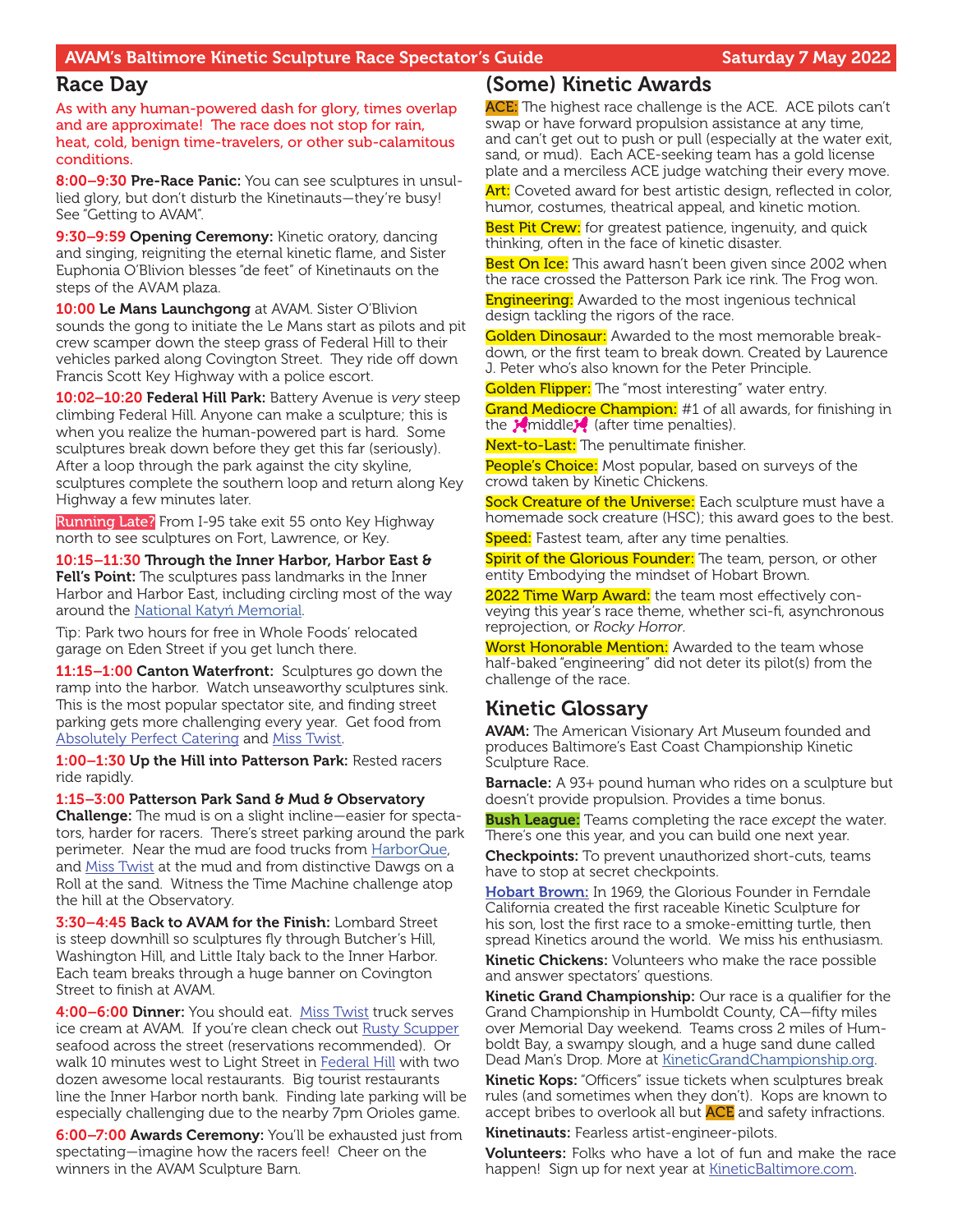## Getting to AVAM

Parking: Street parking is very scarce on race day. You can pay at the Rusty Scupper across Key Highway, or in many nearby lots and garages. Prices vary considerably—see [Parkopedia.com](http://en.parkopedia.com/).

MARC and Amtrak trains: from DC, Philadelphia, and elsewhere to Penn Station, then taxi or Circulator Purple Line (below). MARC allows you to bring on bicycles. See [mta.Maryland.gov/marc-train](http://mta.maryland.gov/marc-train) and [Amtrak.com.](http://www.amtrak.com/)

Charm City Circulator: Free buses every 10–15 minutes 9am to midnight! Purple Route from Penn Station to Science Center near AVAM; Orange and Green Routes to Fell's Point; Banner Route from Inner Harbor past AVAM to Ft. McHenry. Maps & info at transportation.baltimorecity.gov

Light Rail: Take a train to Camden Station, a 20 minute walk to AVAM. Park free at Falls Road or Lutherville to the north near I-83; or Cromwell/Glen Burnie near I-97 to the south. See [mta.Maryland.gov/light-rail](http://mta.maryland.gov/light-rail)

# Spectate from One Spot…

Since the sculptures navigate 15 miles through the city, the easiest way to spectate is to pick a spot and watch them pass by. Parking is available along some stretches (especially the purple morning and orange afternoon routes on the map). There are sometimes last-minute route changes. However, most spectators brave the crowds at AVAM, Canton Waterfront, and Patterson Park for festive kinetic atmosphere where sculptures congregate.

# …Or Follow Along

If you have time and energy, following the race lets you see a lot more action. Some means of transport are:

- Bike or roller blade: Big human-powered sculptures aren't super-fast. If you're fit and can go 15 miles on city streets, you'll likely keep up. Ride carefully and watch for rough roads. Bring a bike lock. If you need repairs, look for the Station North Tool Library mobile crew.
- Rent a Scooter: Rent a scooter or bike using an app from L[i.me](https://www.li.me/) (green & red), L[ink](https://www.link.city/baltimore) (yellow), or S[pin](https://www.spin.app/) (orange)
- Automobile: Parking gets more challenging every year, so you may want to avoid parking hassles by using an app to get around. If you drive, bring credit cards and quarters for parking, and be sure to read parking signs carefully.

## Attractions near AVAM

- 1. AVAM: The American Visionary Art Museum hosts selftaught work by artists compelled to create, "one of the most fantastic museums anywhere in America". Currently showing "Healing & the Art of Compassion (and the Lack Thereof!)" Open 10am–6pm: [AVAM.org](http://AVAM.org)
- 2. Maryland Science Center: Exhibits about dinosaurs, health, space, and physics; IMAX and planetarium, mini golf for kids. Open 10am-5pm Saturdays: [MDSci.org](http://MDSci.org)
- 3. National Aquarium: Sharks, rays, jellyfish, dolphins, Australian Outback, and tiny colorful poisonous frogs. Buy advance tickets ASAP to enter 9:00am–6:30pm: [Aqua.org](http://Aqua.org)
- 4. USS Constellation (1797 frigate), USS Torsk (1944 submarine), USCGC Taney (1936 cutter showing the evolution of battleship armor), 7-Foot Knoll Lighthouse. Open 10am–5pm: [HistoricShips.org](http://HistoricShips.org)
- 5. **Urban Pirates**: Reserve at [UrbanPirates.com](http://UrbanPirates.com) for "Family Adventure" or adult "Bring Your Own Grog" cruises.
- 6. Baltimore Museum of Industry: 1910 pharmacy, 1886 bank, steam tugboat, historic vehicles, WWII flying boat bomber. 9am–3pm: [TheBmi.org](http://TheBmi.org)
- 7. Fort McHenry: in 1814 this star-shaped fort inspired our national anthem. 2 miles south of AVAM down Francis Scott Key Hwy and Fort Ave; 9am-5pm [nps.gov/fomc](http://nps.gov/fomc)
- 8. Maryland Sheep & Wool Festival: a big festival dedicated to small ruminants. It's always the same weekend as the Kinetic race, S[heepAndWool.org](https://sheepandwool.org/)

## What to Wear

Something fabulous! Many folks wear festive outfits (see below) and you should too. If you dress well, find a KineticBaltimore.com photographer (in a bright yellow shirt & feathered blue hard hat), and your photo may appear on this year's website or the *2023 Spectator's Guide*!

# Plan Ahead!

Next year's race is May 6, 2023. Is it on your calendar?

# Tag Photos & Videos with **#Kinetic**

**Instagram:** Follow [the avam](http://instagram.com/the_avam) & use [#Kinetic](http://instagram.com/explore/tags/kinetic/) Twitter: [@TheAvam](https://twitter.com/TheAVAM) Facebook: [@theavam](https://www.facebook.com/theavam/) Flickr: Tag with [Kinetic2](https://www.flickr.com/search/?text=kinetic2022)022 & [KineticSculptureRace](https://www.flickr.com/search/?text=KineticSculptureRace) Kinetic Forum: [KineticBaltimore.com/ksr/forum](http://KineticBaltimore.com/ksr/forum)